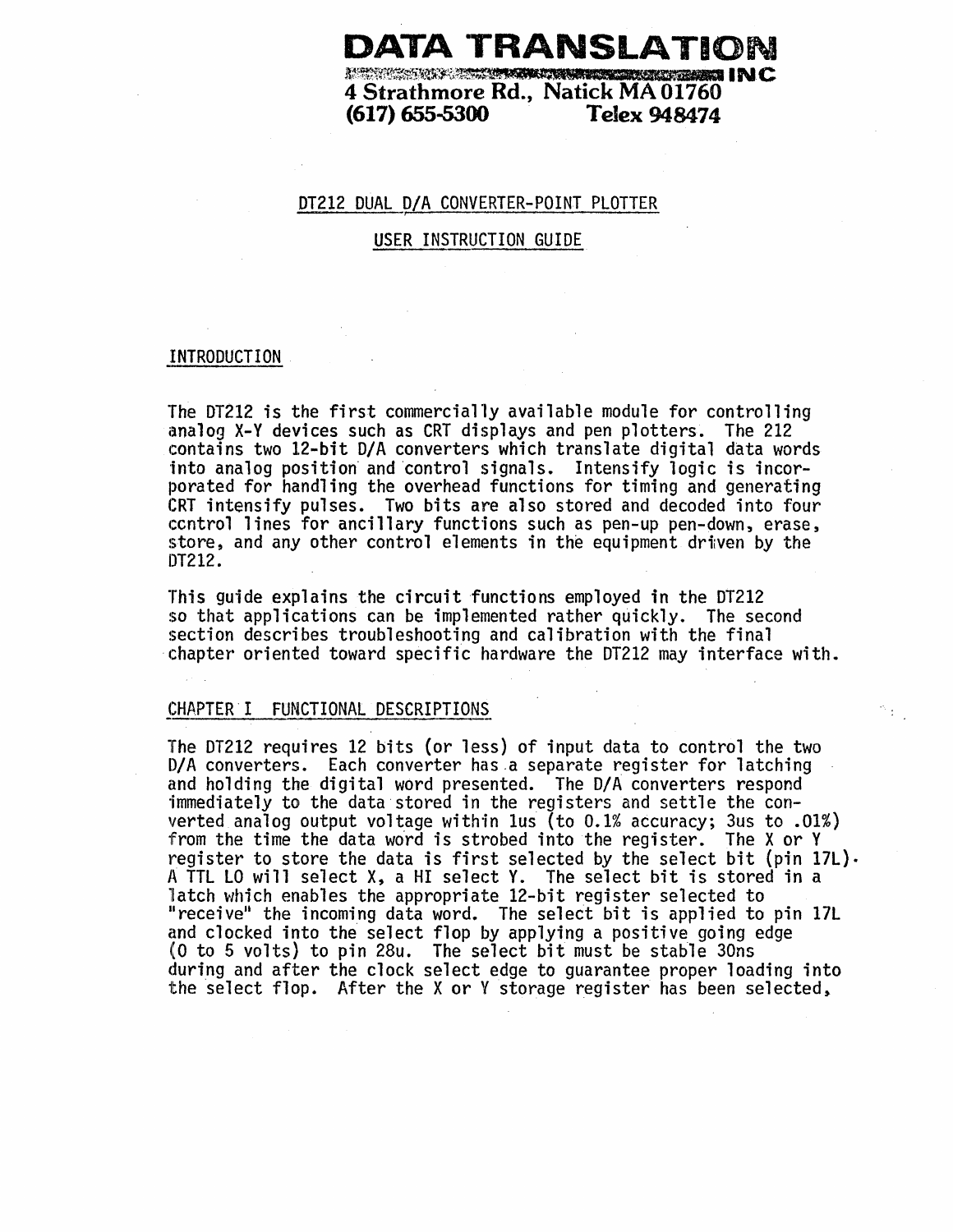data may be loaded into the selected register. This is accomplished by generating a positive e'dge (0 to +5 volts) on the clock data pin (29L). The data must be stable 50ns during and after the clock data signal for accurate loading of the data word. The data must not be loaded until the X-Y select has been accomplished. Data may be loaded 50ns after X-V select is loaded. <sup>~</sup>

The coding for the data word is selected by appropriate routing of the most significant bit (MSB). The input data is positive true (HI=1,  $L0=0$  1 T<sup>2</sup>L load.) The coding will be 2's compliment. If offset or straight binary is desired, the MSB must be inverted. This can be done by utilizing the inverter provided in the DT212 (pin 24U input, pin 25U output) and tieing the inverted output to the MSB (pin 25U to pin 23U). The range of full scale analog voltage is selected by appropriate jumping of pins per range chart, Fig. 1. Both D/A outputs have power amplifiers to facilitate driving coaxial and other high capacitance loads. The amplifiers can deliver  $\pm$ 25mA at full output voltage and will maintain risetimes and settling characteristics through up to 50 feet of cable.<br>When using coaxial cables, the remote end must be terminated in order to eliminate reflections and ringing. The cables should be terminated with 470 $\boldsymbol{\pi}$  on the <sup>±</sup>10 volt and 0 to <sup>+</sup>10 volt ranges, and 270 $\boldsymbol{\pi}$  on the <sup>±5</sup> volt ranges. This will insure 3us settling to .01%. This will insure 3us settling to .01%.

An additional input is provided on the output amplifier for summation of analog signals with the converted analog signal from each *D/A.*  These inputs are pin 10L for X and pin 4U for V. These inputs, labeled "character", allow analog voltages to be algebraically summed with the *D/A* positon voltage and are useful when adding character or vector signals in more sophisticated CRT display applications. The character inputs have an impedance of  $5000\Omega$  and are inverting at the output of each D/A (i.e. a positive going character signal produce a negative going output from the *D/A*). The character input gain depends upon the D/A output range selection and is  $-0.5$  for 10 volts and  $-1.0$  for  $\pm 5$  volts.

less Resolution can be utilized (but 12-bit linearity will be maintained) by simply not using LSB's (least significant bits). For 10 bit words, tie bits  $11(26L)$  and  $12(27L)$  to ground (logic low).

The intensify section of the DT212 has been designed for the control of blanking and unblanking of CRT's. All CRT displays require a finite time to position the beam with the internal deflection amplifiers. The longest settling time will be for full screen deflections, Mag-<br>netically deflected scopes are the slowest taking from 15 to 20us for a refresh type, up to 70us for a storage type such as the Tektronix 611 and 613. Electrostatic displays like those available from both

\* Fig. 1 of DT212 data sheet

and a straight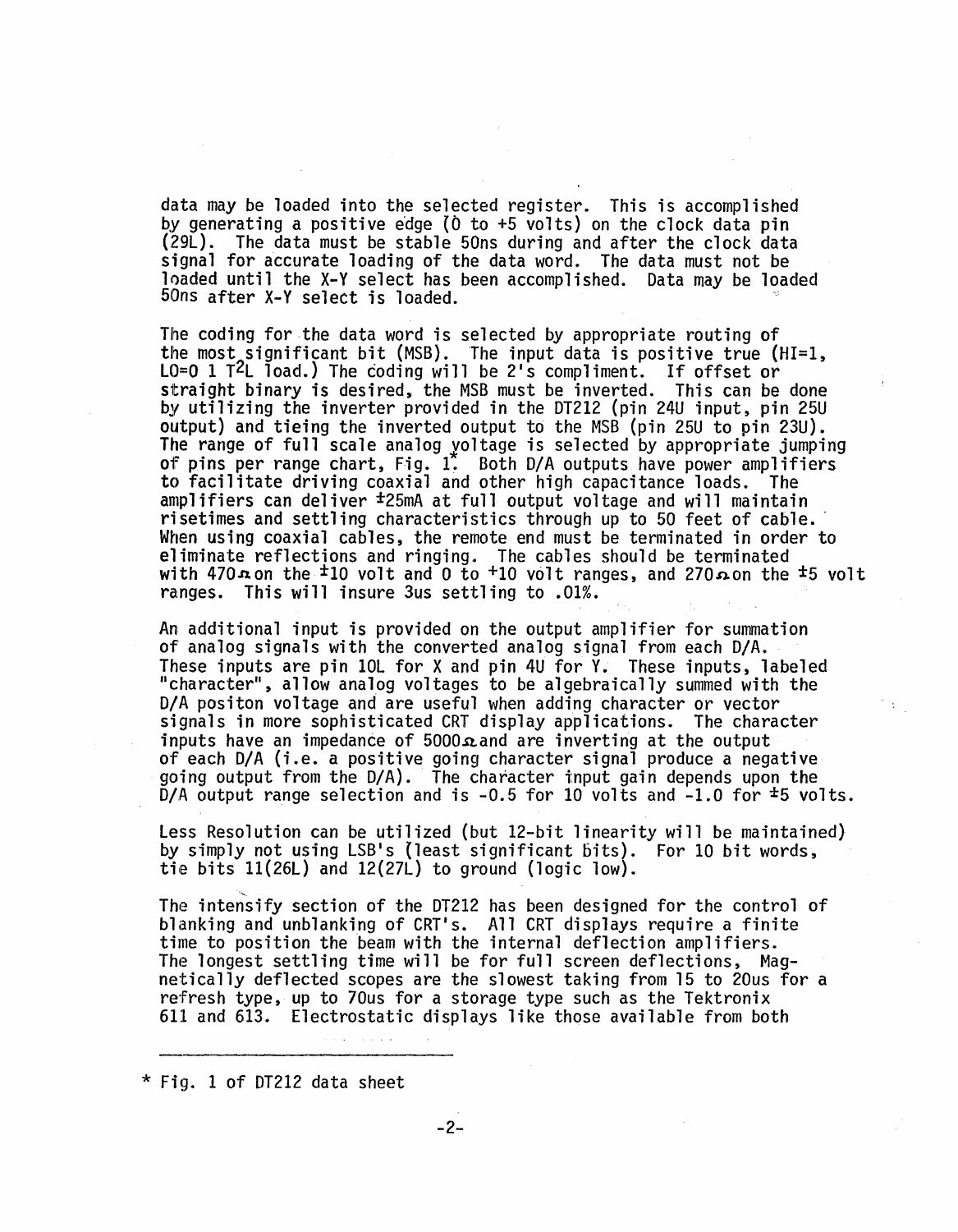Hewlett Packard and Tektronix take from 1 to 5us. When position information is presented to display, an appropriate delay must be employed before attempting to intensify the screen. If this is not done, the beam may be turned on while still in motion to its final position creating a smeared dot that is incorrectly positioned. The DT212 allows an intensify command to be issued concurrent with the loading of the second position D/A as it incorporates a built in delay to allow the scope to settle before actual issuance of the intensify<br>pulse. This alleviates a software burden of having to time out the<br>required set up delay and also allows one computer word to both set up the second D/A position and issue an intensify command (it is assumed that the first D/A position information had already been loaded.)

The beam start command is a positive going edge (0 to +5V) and initiates an intensify cycle (which includes a set up delay and then issuance of an intensify pulse). Two set up delays may be selected, set 1=3 us (tie pin 16L to pin 18L)and set 2=70us (tie pin 16U to pin ISL). Other setup delays can be selected by incorporating an external capacitor (between pin 32U and 34L) with or without an external resistor (between pin 34L and +5 volts).

The external resistor may be added as a trim. A decrease in resistance between pin '34L and +5V will shorten the delay\_

After the delay has timed out an intensify signal pulse will be generated.<br>Both polarities of this pulse are available and may be applied to the input of the pulse amplifier (which inverts). The (Z-) will produce a "negative" pulse output (HI, LO, HI) the Z+ will produce a positive<br>going pulse (LO, HI, LO). The pulse amplifier can drive up to 50 feet of coaxial cable while maintaining lOOns risetime, but again the remote end must be terminated (with 47~) to prevent ringing and reflections. The Z output is TTL compatible. The pulse widths may be selected by addition of an external capacitor between pin 19U and pin 18L.

The addition of a resistor between pin  $18L$  and  $+5$  volts will allow the width to be adjusted. Decreasing the resistance will shorten the pulse width.

Two bits of control information may be supplied to the DT212. These bits can be loaded and stored by applying a positive going edge (0 to +S volts) to pin 26U mode clock. The two bits must be stable 30ns during and after mode clock. The two bits are positive true and will appear decoded at pins  $31L$ (mode 0),pin 28L(mode 1),pin 33U(mode 2),and pin 27U(mode 3). .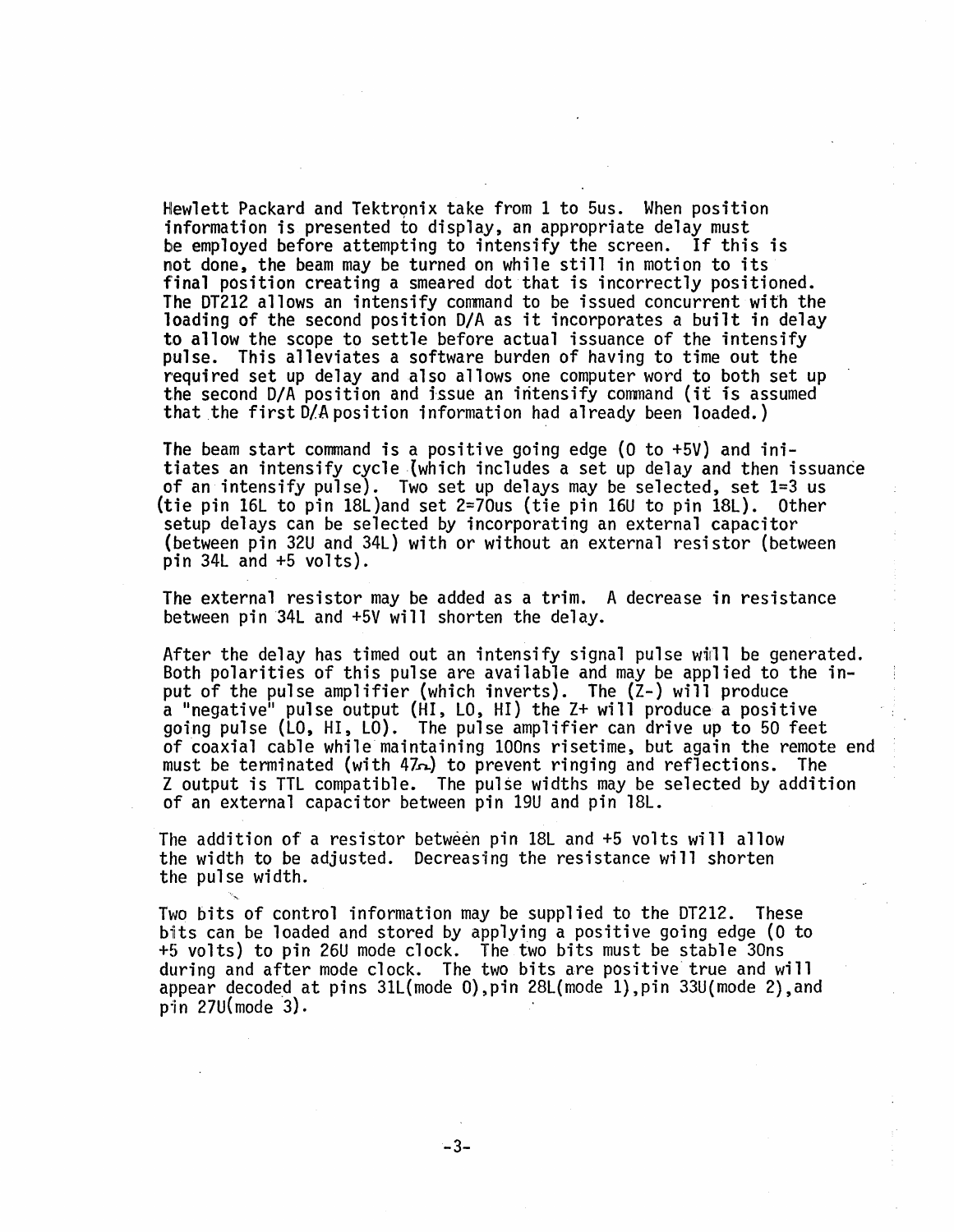The mode outputs are LO when asserted and can drive 10 TTL loads.

For XY recorders, one of the decoded mode bits may be used for pen-up,<br>pen down. pen down.

~ Note 1: Analog and digital ground are not tied together in the module. These grounds must be tied together at one point in the system to avoid errors in the D-A outputs.

Note 2: Device select, pin 29U must be low to enable all clock inputs a high will gate off all clock inputs (Mode 26U, X-V Select 28U, C10ck Data 29L). Master clear, 30L, when low allows normal operation, when high forces mode to mode zero and X-V select to X.

## CHAPTER 2 CALIBRATION

The D/A outputs have a relative accuracy and linearity of  $0.025\%$ . This means each bit will represent its weight to within .025% of full scale, i.e. the MSB is 0.5000 of full scale, next MSB (bit 2) is 0.2500 of full scale.etc. The absolute value of the output voltage may be adjusted as well as the offset to achieve better than ±0.5% output absolute accuracy. Potentiometers are applied as shown on page 2 of DT212 data sheet.

The offset is always adjusted first. Apply (MSB 100 000 000 000 (LSB)  $(2's$  complement coding) to the D/A being calibrated, and adjust the offset pot for 0 volt output on 0 to +10 volt range, -5.000 volts on  $\pm$ 5 volt range and -10.000 volts on <sup>±</sup>10 volt range. If offset binary coding is used, employ the internal inverter for the MSB and apply 000 000 000 000 (the MSB being applied to the input of the inverter).

The full scale adjustment can be made by applying 011 111 111 111  $(2's)$ complement) to the D/A being adjusted and trim the range pot for 9.9976 volts 0-10V, 4.9951 for  $\pm 5$  and 9.9951 for  $\pm 10$  volts. Again if offset binary is utilized, use the internal inverter to complement the MSB. 0 to  $+10V$ , f.s. = 9.9976V  $\pm 10V$ , f.s. = 9.9951  $\pm 5V$ , f.s. = 4.99

The linearity may be checked now by applying the MSB with all other bits off and seeing exactly half scale (5.00QV 0-10, 0 for ±5 and  $\pm 10$  volts.)